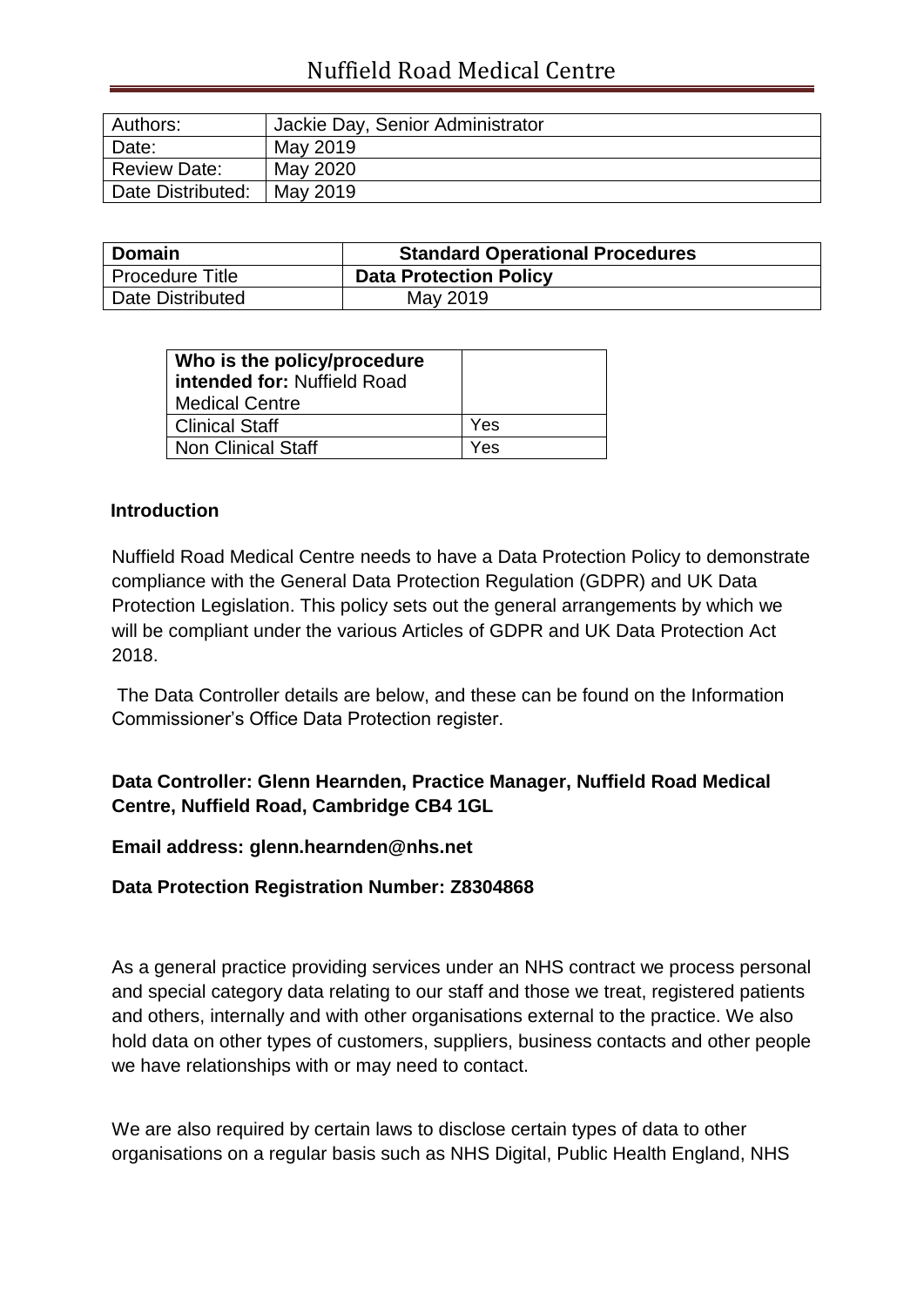England, the Local Authority, NHS or the Cambridgeshire and Peterborough Clinical Commissioning Group.

We are also required by certain laws to disclose certain types of data to other organisations on an event by event basis, such as CQC or the General Medical **Council** 

These processing activities, and others, are described in detail in our Practice Privacy Notice. This can be found here: www.nrmc.nhs.uk.

#### **Why this policy exists**

The practice recognises that with the advance of technology, and more complex ways to share and communicate digitally, the emphasis of data processing needs to be refocused to a default of protection and ensure disclosure is lawful, informed, controlled, and of benefit to the data subject.

The GDPR enables the Practice to build patient trust in how we collect and use personal data, and improve the way we provide services.

We are open about how we store and process personal data, and protect ourselves from the risks of a data breach.

#### **General**

This policy applies no matter how the data is stored; electronically, documents, images, on paper.

To comply with the law, personal data must only be collected and used fairly, stored safely and not disclosed unlawfully.

Personal data must:

- Be processed fairly and lawfully, and transparently, in line with UK Data Protection Legislation and the Common Law Duty Confidentiality
- Be obtained only for specific, lawful purposes
- Be adequate, relevant and not excessive
- Be accurate and kept up to date
- Not be held for any longer than necessary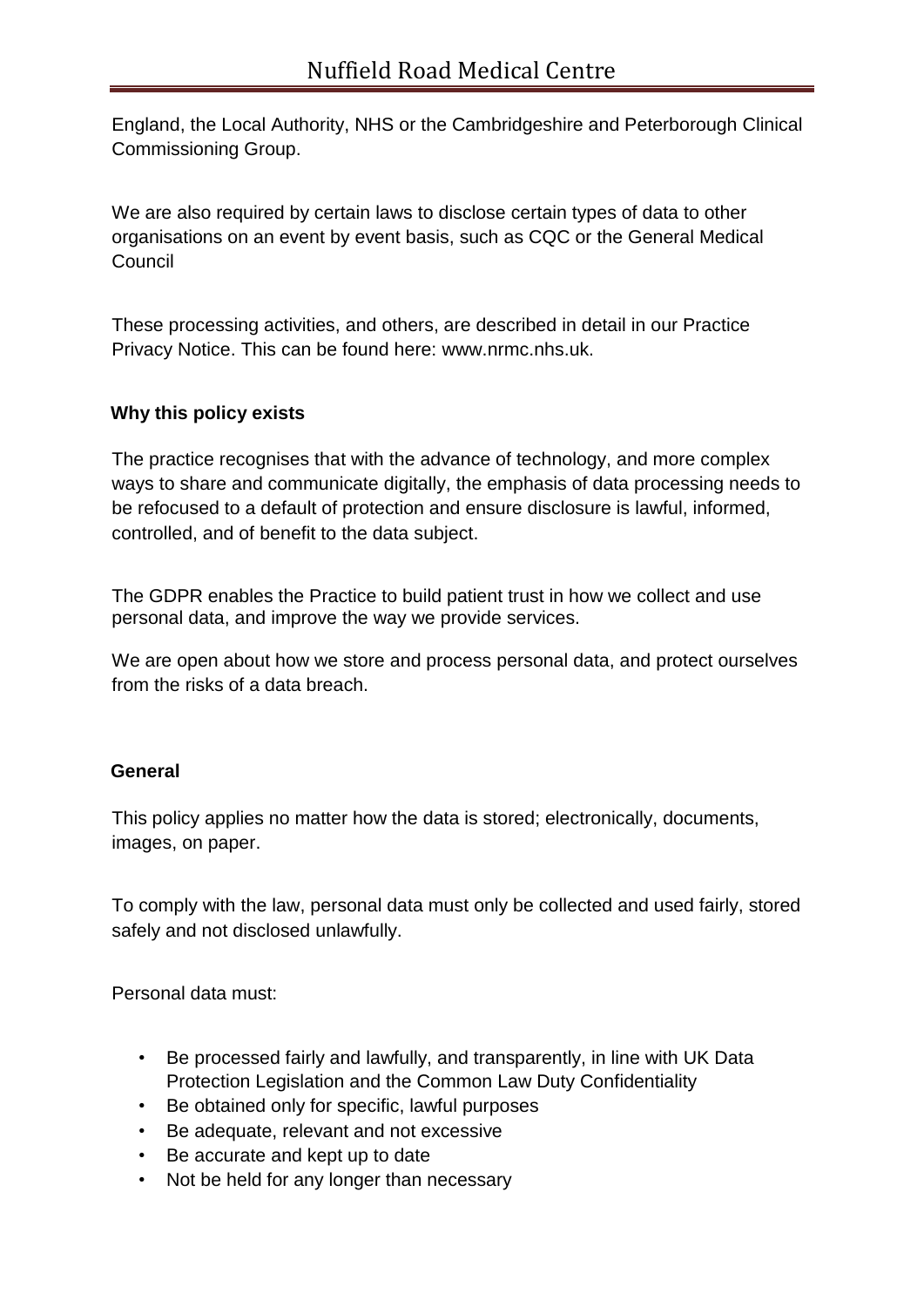- Processed in accordance with the rights of data subjects
- Be protected in appropriate ways

### **Policy scope**

This policy applies to our whole practice team, clinical and non-clinical, and to everyone who works within the practice, this includes anyone who has agreed that they have a duty of confidence, and has access to the practice systems, and patient, staff and/or organisation-confidential or business sensitive information. This will include but not be limited to all employees of the Practice, partner organisations who access record systems, locums, students, volunteers and contractors.

It applies to all the personal data that we process.

### **Responsibilities**

Everyone who works for or with us has shared responsibility for ensuring data is collected, stored and handled appropriately. Each person that handles personal data in this organisation must ensure that it is handled and processed in line with this policy and data protection principles.

The Practice, who holds the NHS GP contract, is the data controller, and is therefore responsible for ensuring that we meet all our legal obligations.

The following specific duties and responsibilities apply within the Practice:

- The Practice Manager has overall responsibility for the Data Protection Policy.
- The Caldicott Guardian has responsibility for placing appropriate controls and procedures for monitoring access to any person identifiable data held by the Practice.
- The Information Governance (IG) Lead will be responsible for providing advice, liaising with other organisations to process subject access requests, co-ordinating the release of the data and investigating complaints.
- The Practice Manager is responsible for ensuring all staff are aware and comply with this policy.
- The Senior Information Risk Owner (SIRO) required under the Information Governance Toolkit (IGT) is one of several NHS Information Governance measures to strengthen the handling of data and minimising risk.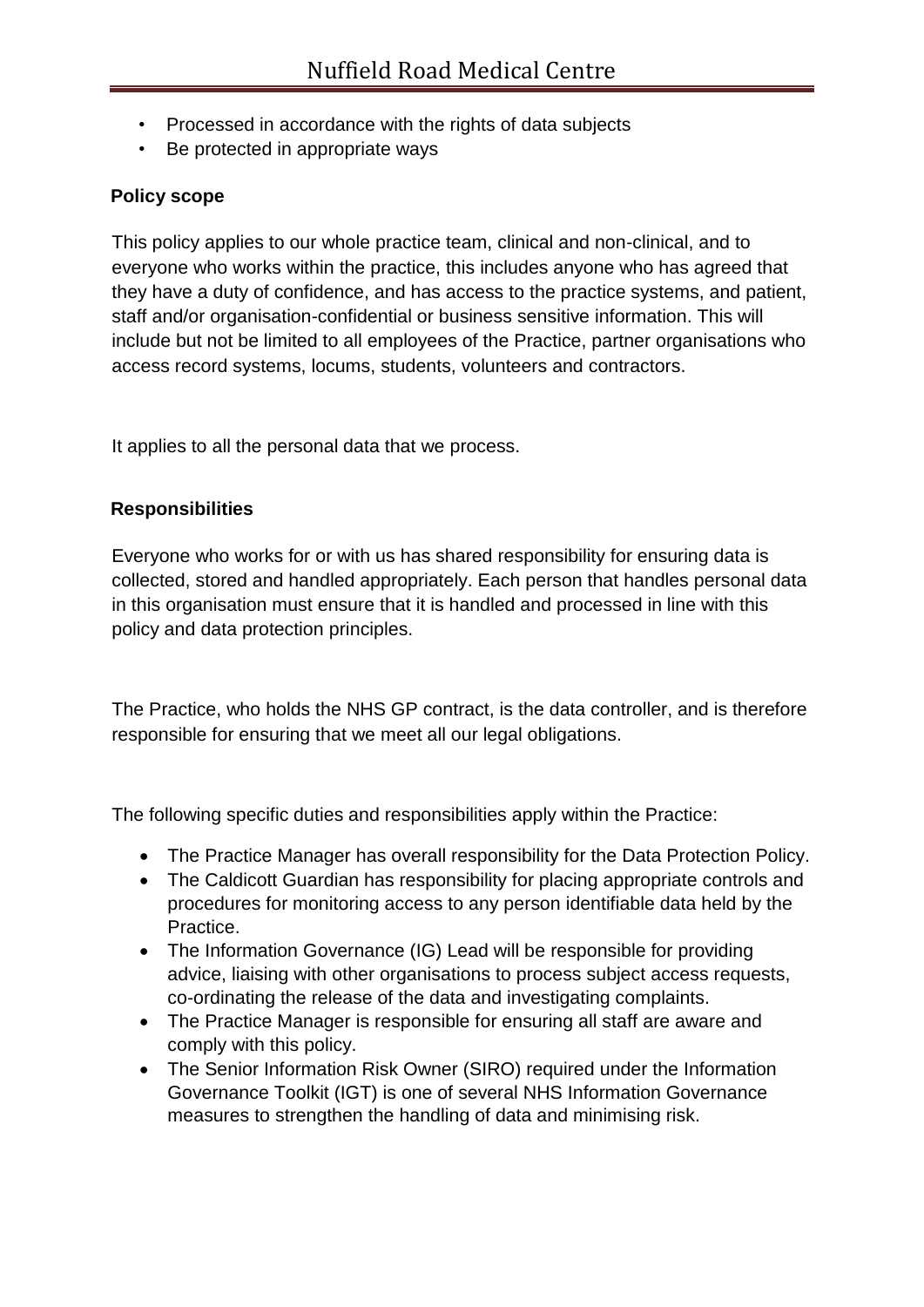All of the practice team, including contractors, volunteers, agency staff are responsible for person identifiable data that they record or process and are obliged to adhere to this policy.

## **The Data Protection Officer**

The Practice is a Public Authority, as the services we provide are under an NHS Contract, therefore, the Practice has designated a Data Protection Officer who:

- Keeps practice informed about current data protection responsibilities and risks and issues
- Provides advice to the data controller
- Assists the data controller to monitor and maintain and demonstrate compliance
- Advises on the need for Data Privacy Impact Assessments
- Acts as a point of contact for data subjects and the ICO
- Provides an independent view, based on knowledge of UK data protection legislation

## **The practice**

- will ensure that the DPO can operate independently and without limitation
- will involve the DPO in relevant issues
- will ensure staff are trained and aware of GDPR requirements
- will ensure that the opinion of the DPO must always be given due weight
- will not issue the DPO with any instructions or place any constraints relating to their DPO role
- will allow data subjects to contact the DPO
- will comprehensively record and thoroughly document any reasons for acting against the advice of their DPO

## **Designation of the DPO**

- The practice has designated the Data Protection Officer role to be provisioned by Cambridgeshire and Peterborough Clinical Commissioning Group (CCG).
- The DPO contact details are [CAPCCG.DataProtectionOfficer@nhs.net](mailto:CAPCCG.DataProtectionOfficer@nhs.net) or The Data Protection Officer, Cambridgeshire and Peterborough CCG, Lockton House, Clarendon Road, Cambridge, CB2 8FH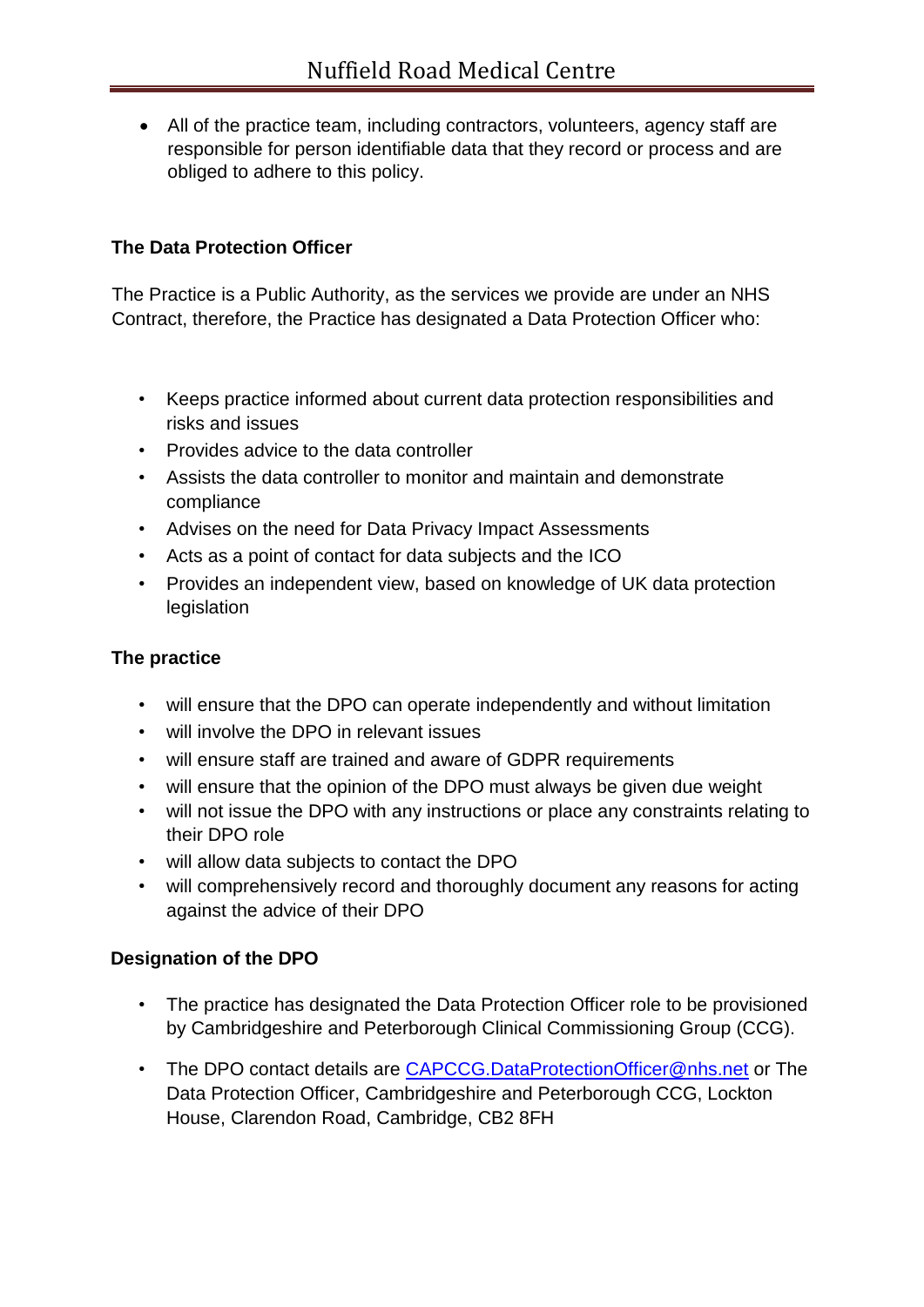### **Our IT Systems**

- Our practice IT systems and support are provided via the Cambridgeshire and Peterborough CCG and under national contracts with Clinical system providers.
- We ensure systems, services and equipment used for storing data meet acceptable security standards
- Regular checks and reviews are performed to ensure security hardware and software is functioning properly
- The practice liaises with the CCG provided IT infrastructure support services
- The practice ensures that cyber security recommendations are implemented and deployed, and continual staff awareness is raised regarding cyber security
- The practice will liaise with the DPO on any technical matters relating to the GDPR

## **The General Data Protection Regulation (GDPR) 2018**

The GDPR comes into force on 25 May 2018. The Data Protection Act will be updated once Parliament has approved the Bill to do so, and the UK Data Protection Act 2018 will then come into force as well.

#### **Contracts and Service Level Agreements**

The Practice must ensure that appropriate wording regarding compliance with the Data Protection Act (and GDPR) is covered in all contracts and service level agreements before these are signed or changes are agreed. Temporary staff, students, volunteers and contractors are required to sign a confidentiality agreement. Copies are available from the Practice Manager.

#### **Training**

All Staff must complete information governance training on an annual basis. Compliance is monitored, and a reminder sent to those members of staff whose training is about to, or has, expired.

#### **Data Processing Register and Privacy Notice**

A register of data processing activities undertaken by the practice, and any data processing agreements entered into will be maintained in a register, which will be regularly updated and reviewed. This will include ensuring the GDPR legal basis for processing data is identified.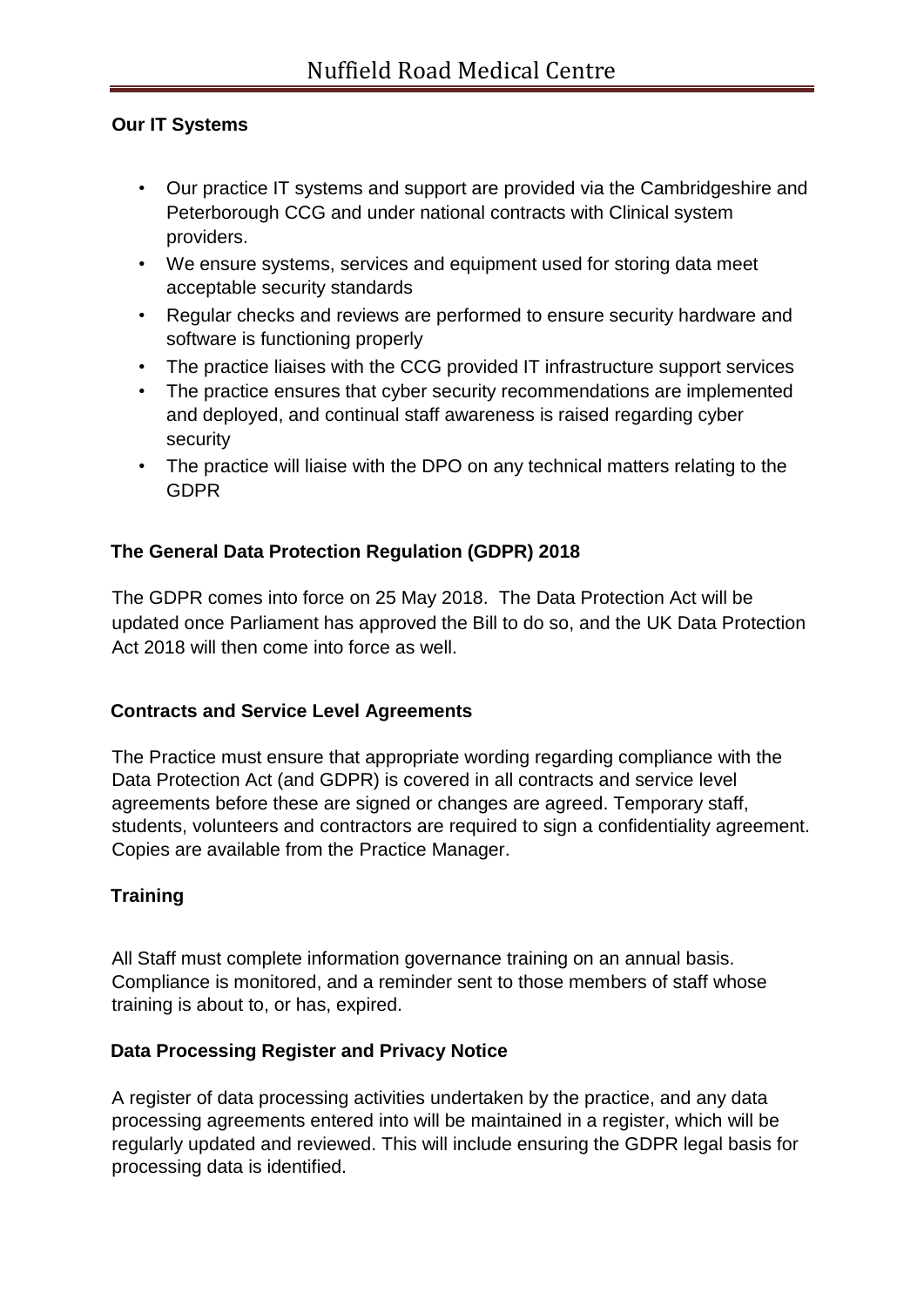The practice will regularly review, and update as required, the practice Privacy Notice, which will be published on our website.

#### **Changes to systems and processes – Data Protection Impact Assessments**

It is important that changes to services and systems and processing of person identifiable data are assessed to ensure that confidentiality, accessibility and integrity of data are maintained. The practice will liaise with DPO to identify when Data Protection Impact Assessment (DPIA) is required and will ensure this is completed and approved before changes are introduced.

#### **Accuracy of data**

All practice staff are responsible for ensuring that:

- Their own personal data provided in relation to their employment is accurate and up to date
- Person identifiable data that they handle lawfully as part of their role is as accurate and up to date as possible, kept securely with restricted access, and not kept for longer than necessary.

## **Security of Data**

All staff are responsible for ensuring that personal or sensitive data is held securely and that it is not disclosed to any unauthorised third party. Data that is disclosed inappropriately or accidentally must be reported using the Practice incident reporting process.

All data breaches will be logged in a breach register. To ascertain if a breach is reportable to the ICO, the practice will liaise with the DPO. Any reportable breaches will be reported to the ICO within 72 hours where possible.

All data breaches will be examined, whether reportable or not, to ensure measures are put in place to prevent recurrence, to reduce risk, and to ensure lessons are learned.

#### **Retention of data**

The Data Protection Act requires that data is not held for longer than necessary. Staff are required to identify the retention periods for all personal data held by them and ensure that it is disposed of securely in accordance with retention and destruction guidelines included in the Information Governance Alliance: Records Management Code of Practice for Health and Social Care 2016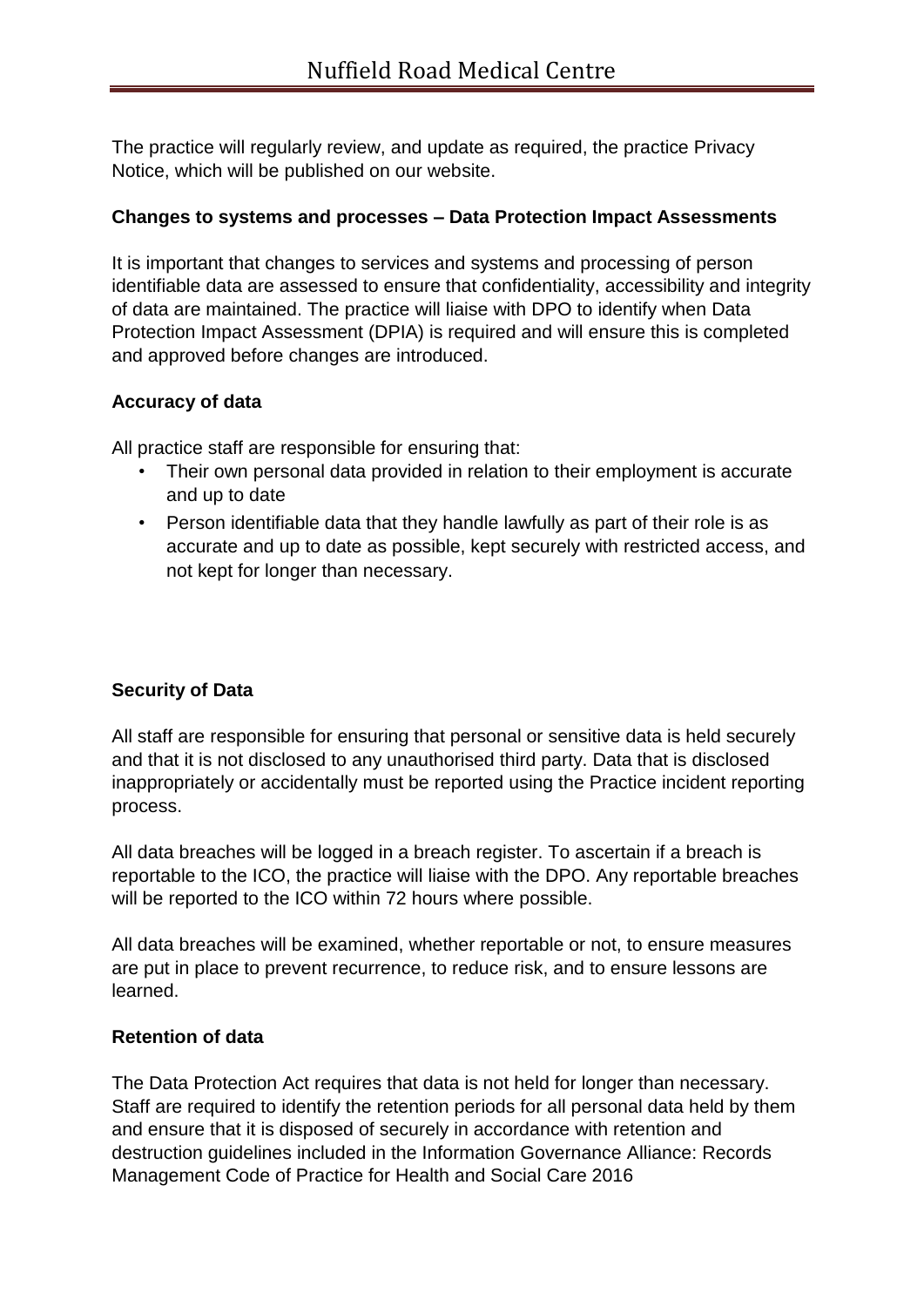[https://digital.nhs.uk/data-and-information/looking-after-information/data-security](https://digital.nhs.uk/data-and-information/looking-after-information/data-security-and-information-governance/information-governance-alliance-iga)[and-information-governance/information-governance-alliance-iga](https://digital.nhs.uk/data-and-information/looking-after-information/data-security-and-information-governance/information-governance-alliance-iga)

### **Disclosure outside of the UK**

Personal data, even if it would otherwise constitute fair processing, must not, unless certain exemptions apply, or protective measures are taken, be disclosed or transferred outside the UK to a country or territory which does not ensure an adequate level of protection for the rights and freedoms of data subjects. Advice should be sought from the Information Governance Lead/Data Protection Officer or Caldicott Guardian before any such information is transferred.

### **General staff guidelines**

- The practice will provide **training** to all employees to help them understand their responsibilities when handling data
- Staff should keep all data secure, by taking sensible precautions and following the practices procedures and policies
- NHS smartcards, Passwords and logins must be used whenever possible and they should **never** be shared or borrowed
- Whenever a screen is left, programs that handle patient data should be closed or locked
- Personal data should **not be disclosed to unauthorised people**, either within the company or externally
- Staff should request help from the Practice Manager or Caldicott Guardian in the first instance if they are unsure about any aspect of data protection
- Staff may liaise with the DPO where required
- All staff will have a privacy and data protection clause added to their contracts

## **Relevant Legislation and Statutory Best Practice**

The **Common Law Duty of Confidentiality** is that if information is given in circumstances where it is expected that a duty of confidence applies, that information cannot normally be disclosed without the information provider's consent unless there is an over-riding public interest (e.g. public health) or legal duty to do so (e.g. detection or prevention of serious crime).

The **UK Data Protection Act – DPA (1998)** controls how an individual's personal information is used by organisations, businesses or the government. Organisations that process PID must register with the Information Commissioner's Office on an annual basis.

**From 25 May 2018**, the DPA will be repealed by the European Union **General Data Protection Regulation (GDPR)**. The overall principles of the GDPR are for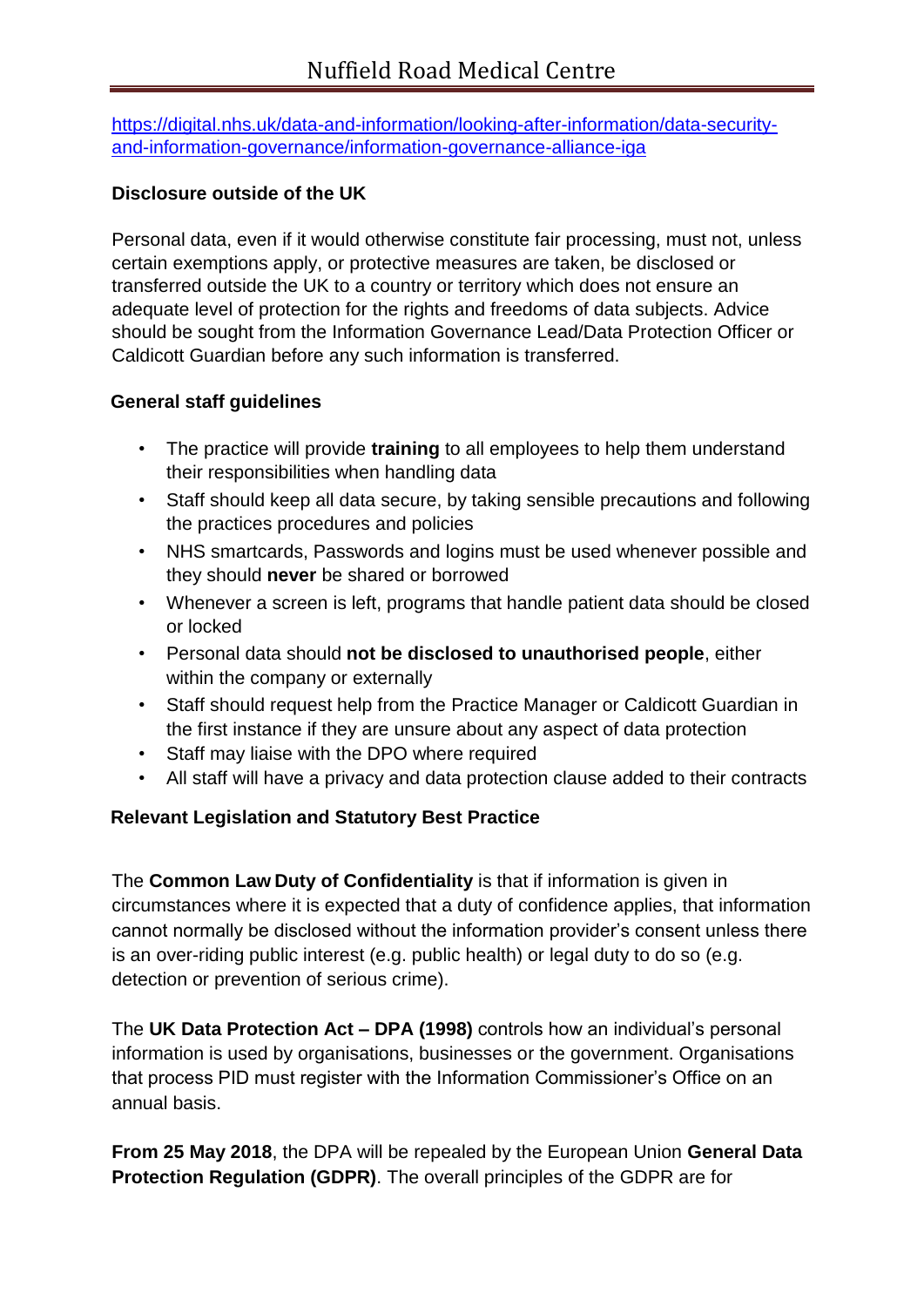organisations to be fair and transparent about how they use individuals' personal information, and for individuals, where possible, to have more choice and control over how their personal information is used. GDPR builds on current law and best practice. GDPR requires that the practice identifies the legal basis for processing, managing and sharing patient information.

Data protection legislation applies only to living individuals, who have a right to access information that an organisation holds about them. Please see the Practice's Subject Access Request policy and Access to Health Records Policy for further information.

A duty of confidence still applies to deceased individuals' personal information. The **Access to Health Records Act (1990)** confers the right of access to records of deceased patients to executors or administrators of a deceased person's estate and requests for access are administered in a similar way to requests for access to records under data protection law.

## **Caldicott Principles**

The Practice adheres to the Caldicott Principles, as listed below.

### **1. Justify the purpose(s)**

Every proposed use or transfer of personal confidential data within or from an organisation should be clearly defined, scrutinised and documented, with continuing uses regularly reviewed, by an appropriate guardian.

## **2. Don't use personal confidential data unless it is absolutely necessary**

Personal confidential data items should not be included unless it is essential for the specified purpose(s) of that flow. The need for patients to be identified should be considered at each stage of satisfying the purpose(s).

#### **3. Use the minimum necessary personal confidential data**

Where use of personal confidential data is considered to be essential, the inclusion of each individual item of data should be considered and justified so that the minimum amount of personal confidential data is transferred or accessible as is necessary for a given function to be carried out.